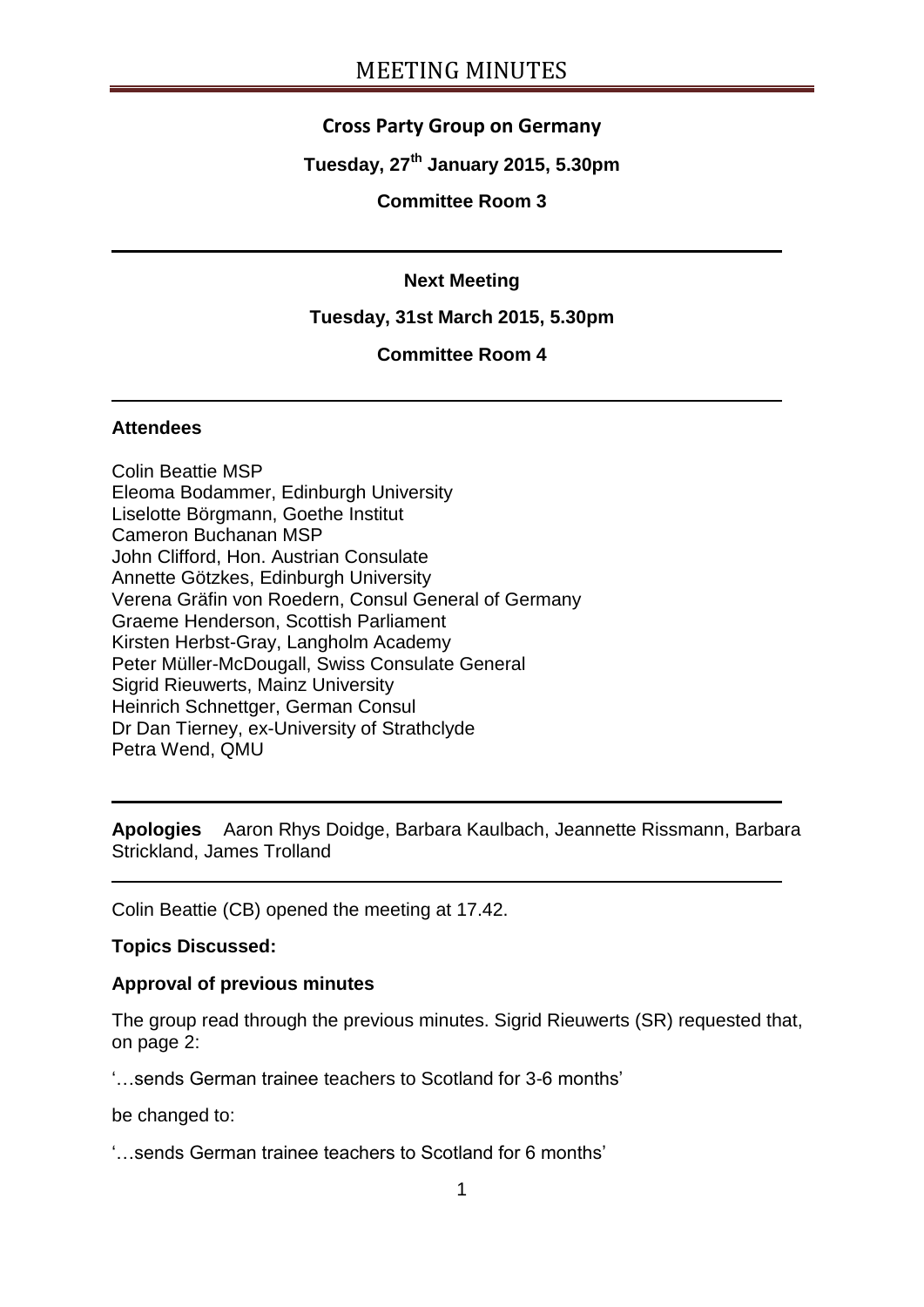*Subject to this change the minutes were approved.*

Heinrich Schnetter (HS) confirmed a strategy paper had been submitted to Dr Allan, the Minister for Languages and Learning, and that he was awaiting a response. John Clifford (JC) gave the CPG's thanks to the colleagues from the German Consulate for their work on this.

The CPG agreed to look at the German Market letter to Edinburgh Council after the meeting in March.

## **Dr Dan Tierney**

CB welcomed Dr Dan Tierney (DT), previously from Strathclyde University, to the meeting. DT thanked the group for the invitation, noted that he had recently retired from the University and spoke about the Scottish Government's '1+2' language initiative.

DT said that he had no vested interest in German as a language and was looking at the situation from an objective perspective. He stated that reasons for learning German include:

- Its economic and cultural significance
- That there are 110m German speakers in the EU, making it the largest group of speakers
- German is easier to learn than languages such as Arabic or Chinese

DT expressed his concerns over the '1+2' programme. These include:

- That there is no hierarchy of languages; a more coherent policy could be gained if children were given the option of French/German or French/Spanish
- Leaving local councils to prioritise languages will not provide a nationwide, joined-up approach
- There is a lack of clear and coherent national objectives
- There needs to be continuity throughout the schooling system

CB asked DT what he thought were the reasons for the reduction in German teaching. DT noted one reason was that traditionally Catholic schools would teach French and Spanish, as compared to non-Catholic schools that would traditionally teach French and German, and that this would continue into university studies. DT further noted that double language learning declined, with French largely becoming dominant and Spanish becoming popular as a subsequent second language. Some Universities then stopped teaching German as a result of this.

Liselotte Börgmann (LB) felt that, where previously promoters of the German language had good economic, cultural and linguistic arguments, structures such as the Curriculum for Excellence and the '1+2' system were actually defeating these arguments. John Clifford (JC) noted that some universities don't ask for German as a course requirement despite its relevance to the course being taught.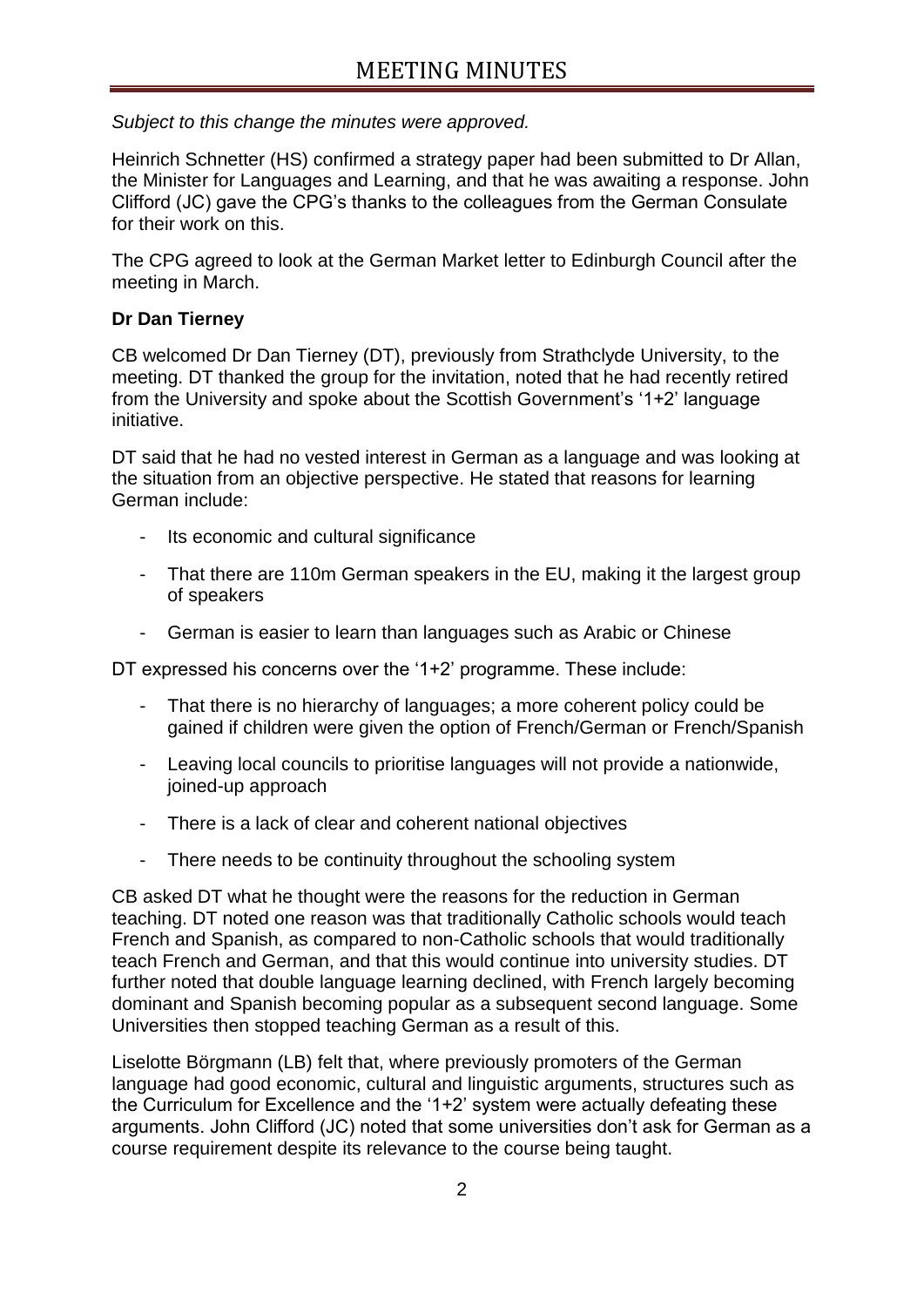Kirsten Herbst-Gray (KHG) said that the actual teaching of German was very important, and noted that local councils can make decisions without taking any advice. KHG further noted that there was no requirement to have a language as part of a career these days, and there was a lack of linguistic knowledge for pupils and on overdominance of French. KHG said that pupils believed it was easier to learn other subjects than a new language, and felt that this was related to an understanding of the 'toolkit' of the English language.

SR made a comparison between the Scottish Government's policy of the expected level of language attainment in Scotland, which the new Cabinet Secretary for Education has suggested should be A2, and in Germany, Austria and Switzerland, where universities generally require two languages at B1 or B2 level.

CB invited DT to comment on the discussion to this point. DT noted that the national situation had become worse over time and that there was no national motivation for pupils to learn languages. From a local perspective, DT noted that councils often leave decisions to headteachers and that there need to be a more coherent policy.

DT said that both employers and universities should be required to ask for languages. CB asked if there was research employers were doing so. LB said there was. DT noted that job adverts rarely mentioned languages as a requirement.

LB said that she personally welcomed the Scottish Government's attainment level of A2 as that would be better than what we have at present. Annette Götzkes (AG) noted that German is one of Edinburgh University's strongest foundation/open language courses, which suggested that German learning is growing.

Petra Wend (PW) said that the Cabinet Secretary's agenda is dealing with the attainment gap, and further noted while language requirements may be increasing with employers, they're still fairly low down the agenda of most employers. PW mentioned that financial issues may influence the decisions made by local councils.

Verena Gräfin von Roedern (VGR) felt that more teaching of grammar would improve the ability of pupils to learn foreign languages. DT said that grammar might be part of it but that we might be comparing different levels of pupils, and he felt that ultimately there needed to be a motivation to learn languages.

CB asked if this should be mandatory or by persuasion. SR believed languages should be a compulsory part of university entrance requirements. PW felt this was unrealistic but languages should be compulsory at school level. SR noted that primary school teachers were not required to have a language.

JC asked if Scotland had considered other ways of teaching languages. The Group discussed the merits of teaching other subjects in a foreign language, and this was felt to be a good thing.

CB asked for suggestions as to where the Group goes from here. The Group agreed to email comments to Graeme Henderson (GH) to be collated into a document to present to the Cabinet Secretary for Education when CB next meets with her.

## **Action point – CPG members to email Graeme Henderson with comments/suggestions by Friday 30th January**